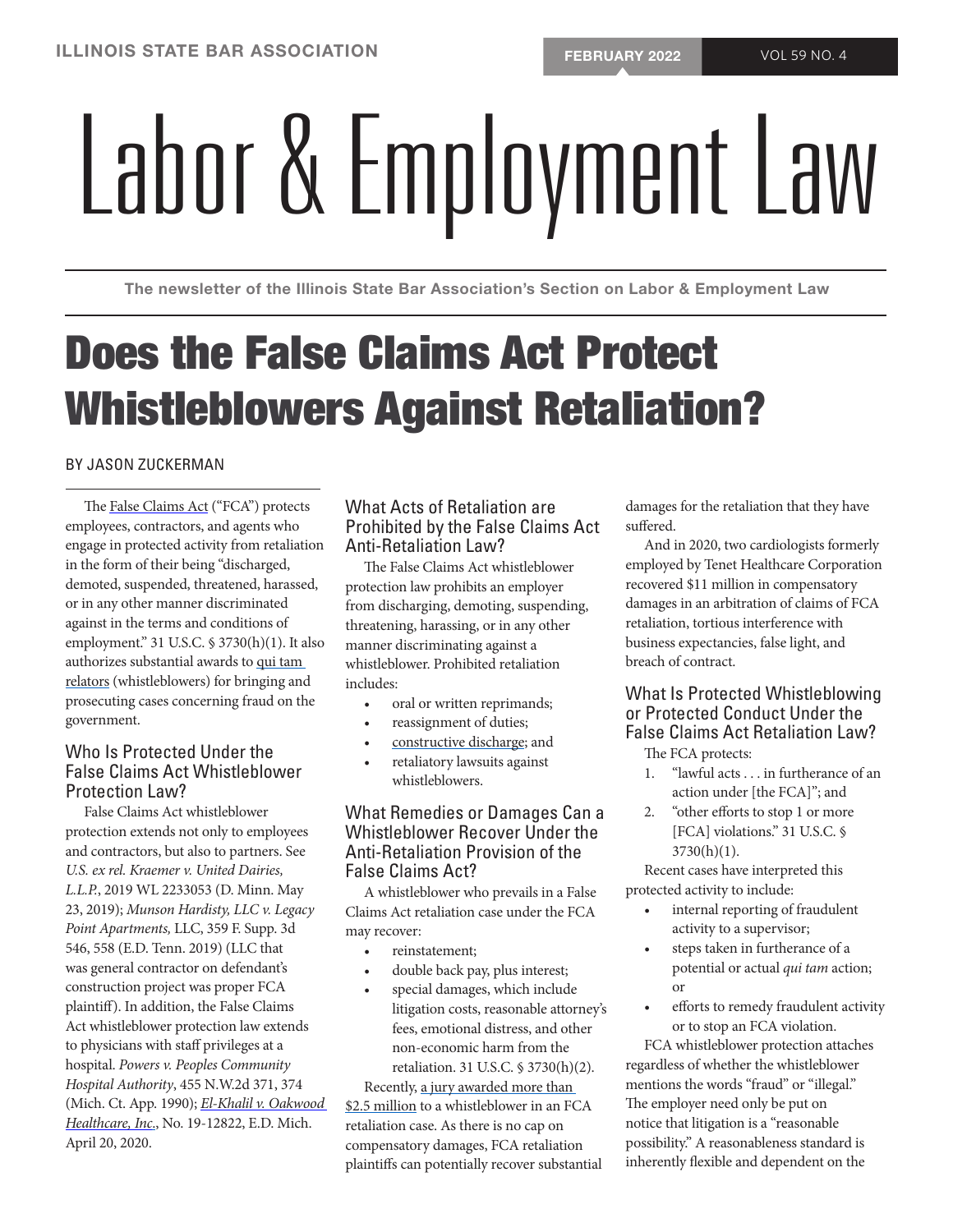circumstances; thus, "no magic words such as illegal or unlawful—are necessary to place the employer on notice of protected activity." *Jamison v. Fluor Fed. Sols., LLC,* 2017 WL 3215289, at \*9 (N.D. Tex. July 28, 2017).

An FCA retaliation claim does not require proof of a viable underlying FCA claim. The FCA anti-retaliation provisions "do[] not require the plaintiff to have developed a winning qui tam action"; they "only require [] that the plaintiff engage in acts [made] in furtherance of an [FCA] action." *Hutchins v. Wilentz, Goldman & Spitzer,* 253 F.3d 176, 187 (3d Cir. 2001).

And because the Supreme Court has held that the FCA "is intended to reach all types of fraud, without qualification, that might result in financial loss to the Government" and "reaches beyond 'claims' which might be legally enforced, to all fraudulent attempts to cause the Government to pay out sums of money," the term "false or fraudulent claim" should be construed broadly. *U.S. ex rel. Drescher v. Highmark, Inc*., 305 F. Supp. 2d 451, 457 (E.D. Pa. 2004).

#### Does the False Claims Act Anti-Retaliation Law Protect Efforts to Stop a Government Contractor From Defrauding the Government?

Yes: The False Claims Act anti-retaliation law protects whistleblowers who try to prevent one or more violations of the FCA, as long as they have an objectively reasonable belief that their employer is violating, or will soon violate, the FCA. This prong of FCA protected conduct requires facts that support a reasonable inference that the whistleblower believed that their employer was violating the FCA, that their belief was reasonable, that they registered their complaints based on that belief, and that their complaints were designed to stop one or more violations of the FCA.

Case law has clarified that efforts to stop an FCA violation are protected even if they are not meant to further a qui tam claim. For example, [refusing to falsify](https://www.zuckermanlaw.com/false-claims-act-whistleblower-provision-protects-refusal-violate-false-claims-act/)  [documentation that will be submitted to](https://www.zuckermanlaw.com/false-claims-act-whistleblower-provision-protects-refusal-violate-false-claims-act/)  [Medicare](https://www.zuckermanlaw.com/false-claims-act-whistleblower-provision-protects-refusal-violate-false-claims-act/) is protected.

Similarly, a South Carolina district

judge [held](https://1.next.westlaw.com/Document/I37011df0146311eb8cd5c20cd8227000/View/FullText.html?navigationPath=%2FRelatedInfo%2Fv1%2FkcCitingReferences%2Fnav%3FdocGuid%3DN7B74B5C0F74311DFA838D2D673C5CD26%26midlineIndex%3D12%26warningFlag%3Dnull%26planIcons%3Dnull%26skipOutOfPlan%3Dnull%26sort%3Ddefault%26filterGuid%3Dh718c4fbe0e3813591e0374473c1082b4%26category%3DkcCitingReferences&listSource=RelatedInfo&list=CitingReferences&rank=12&docFamilyGuid=I392891d0146311eb9e47ace97628ee6c&originationContext=citingreferences&transitionType=CitingReferencesItem&contextData=%28sc.Default%29&alertGuid=i0ad70f7c0000015276fc568e769d1735) that a relator engaged in protected conduct when she refused her employer›s directive to obtain patient signatures and back-date the signatures, which the relator perceived as an attempt to create fraudulent forms used to secure reimbursement from US health insurance programs.

The second prong ("other efforts to stop FCA violation") is subject to an "objective reasonableness" standard, which requires only that an employee's actions be "motivated by an objectively reasonable belief that the employer is violating, or soon will violate, the FCA." *United States ex rel. Grant v. United Airlines Inc*., 912 F.3d 190, 200 (4th Cir. 2018).

# Is False Claims Act Whistleblower Protection Limited to Disclosures About the Whistleblower's Employer?

As the fourth circuit held in *O'Hara v. Nika Technologies, Inc.,* 2017 WL 6542675 (4th Cir. Dec. 22, 2017), an FCA retaliation plaintiff need not demonstrate their protected disclosure concerns fraud committed by their employer:

The plain language of § 3730(h) reveals that the statute does not condition protection on the employment relationship between a whistleblower and the subject of his disclosures. Section 3730(h) protects a whistleblower from retaliation for "lawful acts done … in furtherance of an action under this section." 31U.S.C. § 3730(h) (1). The phrase "an action under this section" refers to a lawsuit under §3730(b), which in turn states that "[a] person may bring a civil action for a violation of [the FCA]." *Id.* § 3730(b)(1). Therefore, § 3730(h) protects lawful acts in furtherance of an FCA action. This language indicates that protection under the statute depends on the type of conduct that the whistleblower discloses—*i.e.*, a violation of the FCA—rather than the whistleblower's relationship to the subject of his disclosures.

# Does the False Claims Act Anti-Retaliation Law Protect Internal Reporting to a Government Contractor or Grantee?

Yes, the act of internal reporting itself

suffices as both the effort to stop the FCA violation and the notice to the employer that the employee is engaging in protected activity.

#### Does the False Claims Act Prohibit Retaliation Against an Employee for the Employee's Refusal to Participate in a Fraudulent Scheme?

Yes. As the second circuit held in *Fabula v. American Medical Response,*  Inc., an employee's refusal to sign fraudulent [reimbursement documentation constitutes](https://www.zuckermanlaw.com/false-claims-act-whistleblower-provision-protects-refusal-violate-false-claims-act/)  [protected whistleblowing.](https://www.zuckermanlaw.com/false-claims-act-whistleblower-provision-protects-refusal-violate-false-claims-act/) There the court notes that "[t]here is, at best, a hair'sbreadth distinction between complaining internally that a practice is illegal under the FCA and advising a supervisor of one's refusal to engage in that illegal practice."

# What Types of Disclosures or Whistleblowing are Protected Under the False Claims Act Whistleblower Protection Law?

Examples of protected conduct under the False Claims Act include:

- Opposing [double-billing of](https://scholar.google.com/scholar_case?about=7153274485431199107&hl=en&lr=lang_en&as_sdt=20000006&as_vis=1)  [Medicare or Medicaid;](https://scholar.google.com/scholar_case?about=7153274485431199107&hl=en&lr=lang_en&as_sdt=20000006&as_vis=1)
- Reporting the sale of defective products to the government;
- Filing or prosecuting a qui tam action;
- Refusing to follow an order to [upcode](https://www.zuckermanlaw.com/sp_faq/false_claims_act_whistleblower_protection/);
- Assisting a qui tam relator, e.g., cooperating in an investigation;
- Reporting the payment of kickbacks [to refer patients](https://www.zuckermanlaw.com/sp_faq/violation-anti-kickback-law-also-violation-false-claims-act/) for services that will be reimbursed by Medicare;
- Oppose the [fraudulent inducement](https://www.zuckermanlaw.com/sp_faq/false-claims-act-prohibit-fraudulent-inducement-contract/)  [of a contract](https://www.zuckermanlaw.com/sp_faq/false-claims-act-prohibit-fraudulent-inducement-contract/);
- Disclosing [bid-rigging](https://www.zuckermanlaw.com/sp_faq/false-claims-act-prohibit-bid-rigging/);
- Reporting violations of good [manufacturing practices;](https://www.zuckermanlaw.com/sp_faq/can-violation-good-manufacturing-practices-give-rise-false-claims-act-liability/) or
- Trying to stop a provider from billing Medicaid for [unnecessary medical services.](https://scholar.google.com/scholar_case?case=14803564719513682602&hl=en&lr=lang_en&as_sdt=20000006&as_vis=1)

# Does the False Claims Act Prohibit Harassing a Whistleblower?

A decision denying summary judgment in *Baldwin v. Corecivic of Tennessee,*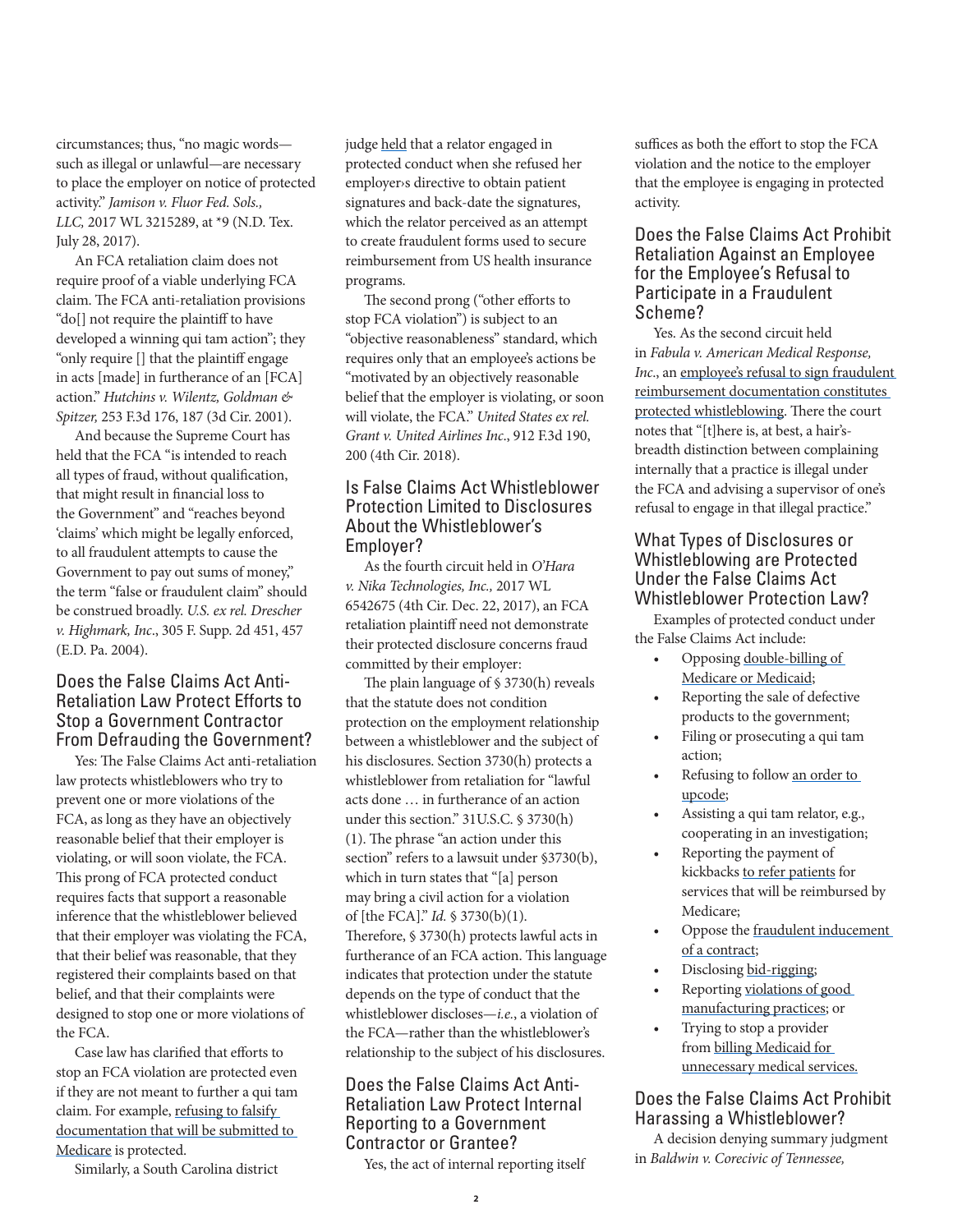*LLC,* No. 18-2390-JWB*,* 2020 WL 1952521 ( D. Kansas April 23, 2020) illustrates how harassment or a hostile work environment can be actionable retaliation under the FCA. The link between the alleged harassment and the whistleblower's complaint to a federal agency was made explicit in remarks addressed to the workforce by management that raise a reasonable inference of a retaliatory motive.

[S]oon after filing his DOL complaint, the Warden called him into his office, asked him what he thought he was doing, accused him of being like a litigious Walmart shopper, and told him he had "big balls" for making the complaint, and that nothing was going to change. The Warden then expressed his dissatisfaction with Plaintiff at a companywide meeting, where he told Plaintiff's coworkers that the prison might be shut down if Plaintiff kept up his complaining. His coworkers began to call him names after this public dressing-down. Plaintiff was assigned to the allegedly undesirable position of patrolling the prison's exterior perimeter, with no breaks during his 12-hour shift and no relief. The prison's training manager, Sandra Elliott, instructed new employees to avoid Plaintiff because he was a troublemaker and incorporated his photo into her introductory PowerPoint presentation. Plaintiff finds further evidence of intentional retaliation because Defendant's managers failed to refer his various grievances, most of which stated that the complained-of mistreatment was in retribution for his DOL complaint, up the management chain to the company's investigative team. Later, according to Plaintiff, his identity was leaked in connection with his confidential report of employee theft, resulting in a campaign of harassment presumably from his coworkers, who, among other things, let the air out of his car tires repeatedly, made prank phone calls to his home, threatened him, told him to stay away from the company holiday party for his own safety, put a dead mouse on his car windshield, and possibly even talked to an inmate about "shanking" him.

#### Is Constructive Discharge Prohibited by the False Claims Act Anti-Retaliation Law?

Yes. In *[Smith v. LHC Group, Inc.](https://www.opn.ca6.uscourts.gov/opinions.pdf/18a0105n-06.pdf)*, 2018

WL 1136072 (March 2, 2018), the sixth circuit held that where an employer ignores an employee's disclosures about fraud on the government and the employee is reasonably concerned that he may be charged with fraud by the government if he remains in the job, the employee's resignation is an actionable constructive discharge. In other words, a jury could find that the employer's alleged fraudulent behavior plus the employee's moral conscience and reasonable fear of being accused of participating in the employer's fraud is enough to justify quitting. See also *Byrd v. Nat'l Health Corp.*, No. 3:18- CV-00123, 2019 WL 403964 (E.D. Tenn. Jan. 31, 2019) and *Bourne v. Provider Servs. Holdings, LLC*, No. 1:12-CV-935, 2019 WL 2010596, at \*6 (S.D. Ohio May 7, 2019).

#### What Must a Whistleblower Prove to Prevail in a FCA Whistleblower Retaliation Case?

- A whistleblower must prove that:
- 1. the whistleblower engaged in protected activity;
- 2. the whistleblower's employer took an adverse employment action against him or her; and
- 3. the adverse employment action was taken because of the whistleblower's protected activity. 31 U.S.C. §  $3730(h)(1)$ .

Recently the third circuit held that [FCA retaliation claims require proof of](https://www.zuckermanlaw.com/third-circuit-false-claims-act-retaliation-decision-may-spur-increase-ndaa-retaliation-claims/)  ['but-for' causation](https://www.zuckermanlaw.com/third-circuit-false-claims-act-retaliation-decision-may-spur-increase-ndaa-retaliation-claims/). *DiFiore v. CSL Behring, LLC*, 879 F.3d 71, 78 (3d Cir. 2018). Note, however, that "but for" caution is not tantamount to sole factor causation. See *Burrage v. United States*, 134 S. Ct. 881, 888- 89 (2014) (an act is a "but-for" cause "[even if it] combines with other factors to produce the result, so long as the other factors alone would not have done so – if, so to speak, it was the straw that broke the camel's back."). In *Bostock v. Clayton Cty*., the Supreme Court clarified the burden of proving "but for" causation:

Title VII's "because of " test incorporates the "simple" and "traditional" standard of but-for causation. *Nassar, 570 U. S., at 346, 360, 133 S. Ct. 2517, 186 L. Ed. 2d 503*. That form of causation is established whenever a particular

outcome would not have happened "but for" the purported cause. See *Gross, 557 U. S., at 176, 129 S. Ct. 2343, 174 L. Ed. 2d 119*. In other words, a but-for test directs us to change *one thing at a time* and see if the outcome changes. If it does, we have found a but-for cause. 590 U.S.  $(2020)$ , slip op at  $*6$ .

At the pleading stage, the showing necessary to demonstrate the causal-link part of the *prima facie* case is not onerous; the plaintiff merely has to prove that the protected activity and the negative employment action are not completely unrelated. *[United States ex rel. Dyson v.](https://www.westlaw.com/Link/Document/FullText?findType=Y&serNum=2007435091&pubNum=0000999&originatingDoc=I43c1beb0230911eabed3a1bc09b332eb&refType=RP&originationContext=document&vr=3.0&rs=cblt1.0&transitionType=DocumentItem&contextData=(sc.Keycite))  Amerigroup Tex., Inc.*[, 2005 WL 2467689, at](https://www.westlaw.com/Link/Document/FullText?findType=Y&serNum=2007435091&pubNum=0000999&originatingDoc=I43c1beb0230911eabed3a1bc09b332eb&refType=RP&originationContext=document&vr=3.0&rs=cblt1.0&transitionType=DocumentItem&contextData=(sc.Keycite))  [\\*3 \(S.D. Tex. Oct. 6, 2005\)](https://www.westlaw.com/Link/Document/FullText?findType=Y&serNum=2007435091&pubNum=0000999&originatingDoc=I43c1beb0230911eabed3a1bc09b332eb&refType=RP&originationContext=document&vr=3.0&rs=cblt1.0&transitionType=DocumentItem&contextData=(sc.Keycite)).

Arguably, "but-for" causation is not significantly more onerous than "motivating factor" causation. For example, the second circuit held in a post-*Nassar* Title VII retaliation case that the "but-for causation standard does not alter the plaintiff's ability to demonstrate causation at the prima facie stage on summary judgment or at trial indirectly through temporal proximity." *Zann Kwan v. Andalex Group*, 737 F.3d 834 (2d Cir. 2013) (a three-week period from Kwan's protected activity to the termination of her employment is sufficiently short to make a prima facie showing of causation indirectly through temporal proximity).

"But for" causation requires a plaintiff to prove the adverse employment action would not have occurred but for the defendant's consideration of a protected activity and "sole factor" causation requires a plaintiff to prove that the defendant's consideration of a protected activity was the only cause of an adverse employment action. See *McDonald v. Santa Fe Trail Transp. Co*., 427 U.S. 273, 282 n. 10 (1976).

#### How Can an FCA Whistleblower Retaliation Plaintiff Prove Notice of Protected Conduct?

"Notice may be provided in a number of ways: for example, by informing the employer of `illegal activities' that would constitute fraud on the United States, . . . by warning the employer of regulatory noncompliance and false reporting of information to a government agency, . . . or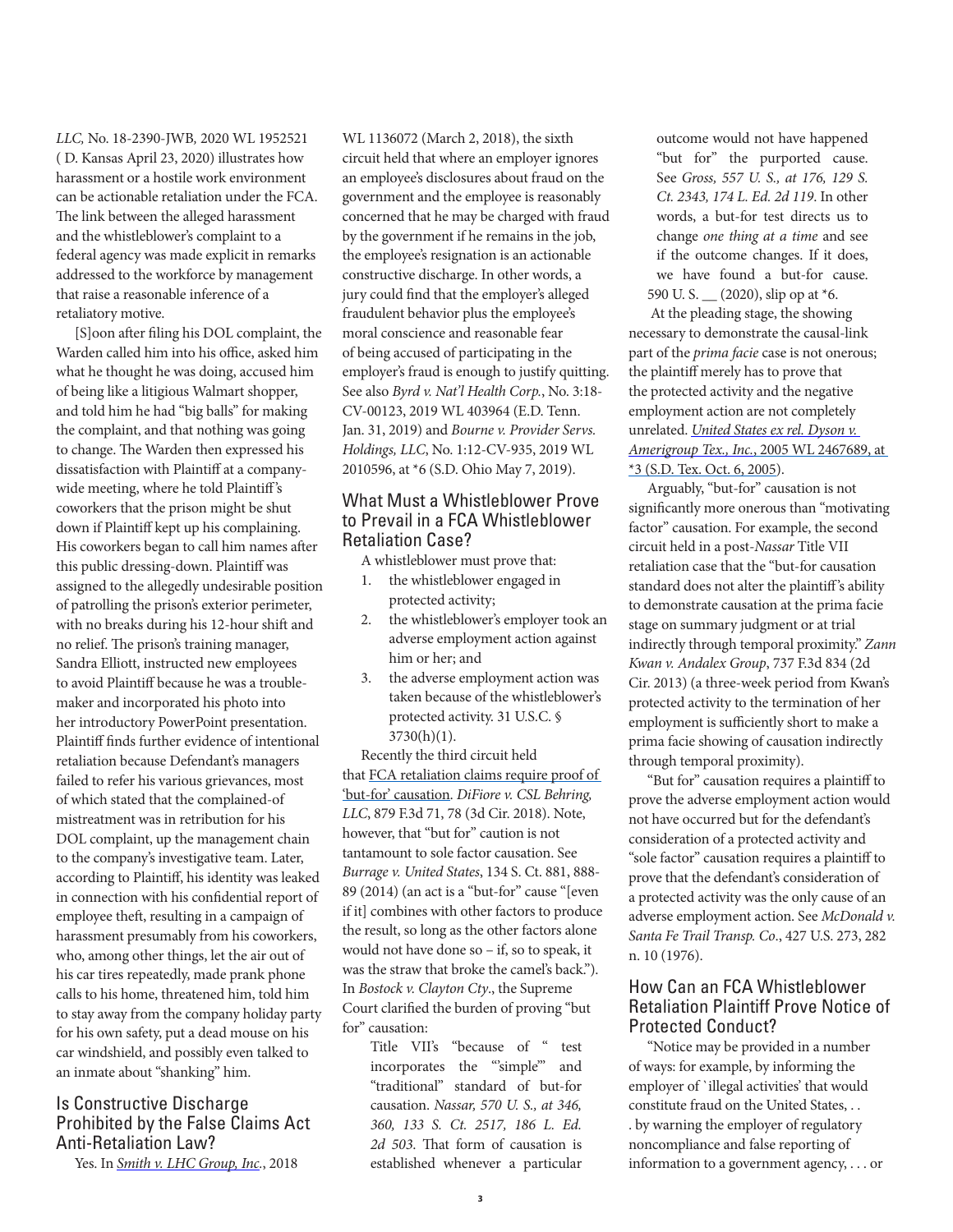by explicitly informing the employer of an FCA violation." *[McBride v. Peak Wellness](https://scholar.google.com/scholar_case?case=10949127527854627422&hl=en&lr=lang_en&as_sdt=20000006&as_vis=1)  Center,* Inc., [688 F.3d 698, 704 \(10th Cir.](https://scholar.google.com/scholar_case?case=10949127527854627422&hl=en&lr=lang_en&as_sdt=20000006&as_vis=1)  [2012\).](https://scholar.google.com/scholar_case?case=10949127527854627422&hl=en&lr=lang_en&as_sdt=20000006&as_vis=1)

Where an employee is hired to track compliance with regulatory requirements, some courts apply a presumption that he was merely acting in accordance with his employment obligations. In other words, a compliance employee must plead that he was not just doing his job. Some of the factors that courts consider in assessing notice include: whether the plaintiff's complaints led to internal or external investigations; whether the plaintiff used the words, "illegal," "unlawful," "qui tam," "fraud" or "fraudulent" in characterizing his concerns regarding the charges; whether the plaintiff's "regular job duties" involved "investigating and reporting fraud" or, similarly, whether the plaintiff uncovered the alleged fraud through his performance of specifically "assigned task[s]"; and whether the plaintiff can rebut evidence that his supervisors had no knowledge of the protected activity. *Hutchins v. Wilentz, Goldman & Spitzer*, 253 F.3d 176, 189-92 (3d Cir. 2001).

#### Is There a Heightened Notice Requirement for a False Claims Act Whistleblower to Prove That She Went Beyond Her Job Duties When She Blew the Whistle?

Some courts reject a heightened notice requirement. "[T]he FCA no longer requires that conduct be in furtherance of an action under this section to be protected. Rather, the FCA protects any effort to stop 1 or more violations of this subsection. 31 U.S.C.  $3730(h)(1)$ ... If an employee does not need to take steps clearly in furtherance of a potential or actual qui tam action to engage in protected activity, the employee, even if charged with investigating potential fraud, also does not need to make clear their intentions of bringing or assisting in an FCA action, Yuhasz, 341 F.3d at 568, to satisfy the notice requirement. . . . By reporting [his/] her concerns directly to [his/her supervisor], [a] Plaintiff satisfie[s] the notice element of [his/]her . . . case." *Mikhaeil v. Walgreens Inc.,* No. 2:13-CV-14107, 2015 WL 778179, at \*9 (E.D. Mich. Feb. 24, 2015) (italics and emphasis added). See *also [Are "duty speech"](https://www.zuckermanlaw.com/false-claims-act-retaliation-decisions-calls-duty-speech-heightened-pleading-standard-into-question/)* 

#### *[disclosures protected under the False Claims](https://www.zuckermanlaw.com/false-claims-act-retaliation-decisions-calls-duty-speech-heightened-pleading-standard-into-question/)  [Act?](https://www.zuckermanlaw.com/false-claims-act-retaliation-decisions-calls-duty-speech-heightened-pleading-standard-into-question/)*

# What is the statute of limitations for a False Claims Act Whistleblower Retaliation Claim?

The statute of limitations for False Claims Act retaliation claims is three years from the date on which the retaliation occurred. FCA retaliation claims can be brought directly in federal court; there is no administrative exhaustion requirement.

The sixth circuit held in *[El-Khalil v.](https://scholar.google.com/scholar_case?case=18263386868417464245&hl=en&lr=lang_en&as_sdt=20000006&as_vis=1&oi=scholaralrt&hist=ginTI0gAAAAJ:63468732598793458:AAGBfm2rsBKPrT8TdwivghABAjU4iRHGuA&html=&folt=kw)  [Oakwood Healthcare, Inc.](https://scholar.google.com/scholar_case?case=18263386868417464245&hl=en&lr=lang_en&as_sdt=20000006&as_vis=1&oi=scholaralrt&hist=ginTI0gAAAAJ:63468732598793458:AAGBfm2rsBKPrT8TdwivghABAjU4iRHGuA&html=&folt=kw),* 2022 WL 92565  $(6<sup>th</sup> Cir.$  Jan 10, 2022) that the statute of limitations period for a False Claims Act whistleblower retaliation case commences when the whistleblower is first informed of the retaliatory adverse employment action. For more information about that decision, see *[Sixth Circuit Clarifies When Statute of](https://www.zuckermanlaw.com/false_claims_act_whistleblower_retaliation_statute_of_limitations/)  [Limitations Commences in False Claims Act](https://www.zuckermanlaw.com/false_claims_act_whistleblower_retaliation_statute_of_limitations/)  [Whistleblower Retaliation Cases.](https://www.zuckermanlaw.com/false_claims_act_whistleblower_retaliation_statute_of_limitations/)*

# Does the False Claims Act Whistleblower Retaliation Law Authorize Individual Liability?

With some exceptions, *e.g*., *Weihua Huang v. Rector and Visitors of University of Virginia,* 896 F. Supp. 2d 524, 548 n.16 (W.D. Va. 2012), most courts addressing this issue have held that § 3730(h) does not create a cause of action against supervisors sued in their individual capacities." *Brach v. Conflict Kinetics Corp.,* 221 F. Supp. 3d 743, 748 (E.D. Va. 2016) (footnotes omitted) (citing *Howell v. Town of Ball,* 827 F.3d 515, 529-30 (5th Cir. 2016)). But arguably a False Claims Act retaliation claim can be brought against an individual as an alter ego of an employer corporation. *United States ex rel. Brumfield v. Narco Freedom, Inc.,* No. 12 Civ. 3674 (JGK), 2018 WL 5817379, at \*3 (S.D.N.Y. 2018) (citing cases).

# Is a Disclosure About Fraudulent Inducement of a Contract Protected Under the FCA Retaliation Law?

Yes. FCA protected conduct (protected whistleblowing) includes "efforts to stop 1 or more violations' of the Act," which goes beyond disclosures concerning an actual exchange of money or property. See *U.S. ex rel. Bahrani v. Conagra*, 465 F.3d 1189, 1194 (10th Cir. 2006) (noting that the United States Supreme Court has given the FCA "an expansive reading, observing that it covers all fraudulent attempts to cause the government to pay out sums of money") (internal citation omitted and quotation marks omitted). A company that provides false information in the course of competing for or seeking a government contract or grant arguably violates the FCA where the false statement has "a natural tendency to influence, or be capable of influencing, the payment or receipt of money or property."

# Does the False Claims Act Prohibit the Waiver or Release of False Claims Act Retaliation Claims?

The FCA does not preclude the waiver of a retaliation claim. See *Brown v. City of S. Burlington*, 393 F.3d 337, 346 (2d Cir. 2004). In contrast, a qui tam action cannot be dismissed without the written consent of the court and the Attorney General. Under the FCA, a relator may not unilaterally enter into an enforceable settlement agreement or release after filing an FCA action. 31 U.S.C. § 3730(b)(1).

Courts generally enforce a pre-filing release of a relator's right to bring a qui tam action so long as the relator's allegations of fraud were sufficiently disclosed to the government prior to the release, and the government had the opportunity to fully investigate the allegations. In most circuits, a prefiling release is unenforceable as a matter of public policy where the government did not have sufficient knowledge of the fraud allegations at the time the release was executed. Judge Mazzant's recent decision in *Mitchell v*. *CIT Bank*, No. 4:14-CV-00833, 2021 WL 3634012 (E.D. Tex. Aug 17, 2021) surveys the key cases on this topic.

# Does the NDAA Whistleblower Protection Law Provide Additional Protection for Whistleblowers at Government Contractors and Grantees?

Yes, the NDAA whistleblower protection [provisions](https://www.zuckermanlaw.com/ndaa-provides-robust-whistleblower-protection/) provide a private right of action to an employee who suffers retaliation for disclosing information that the employee reasonably believes is evidence of: